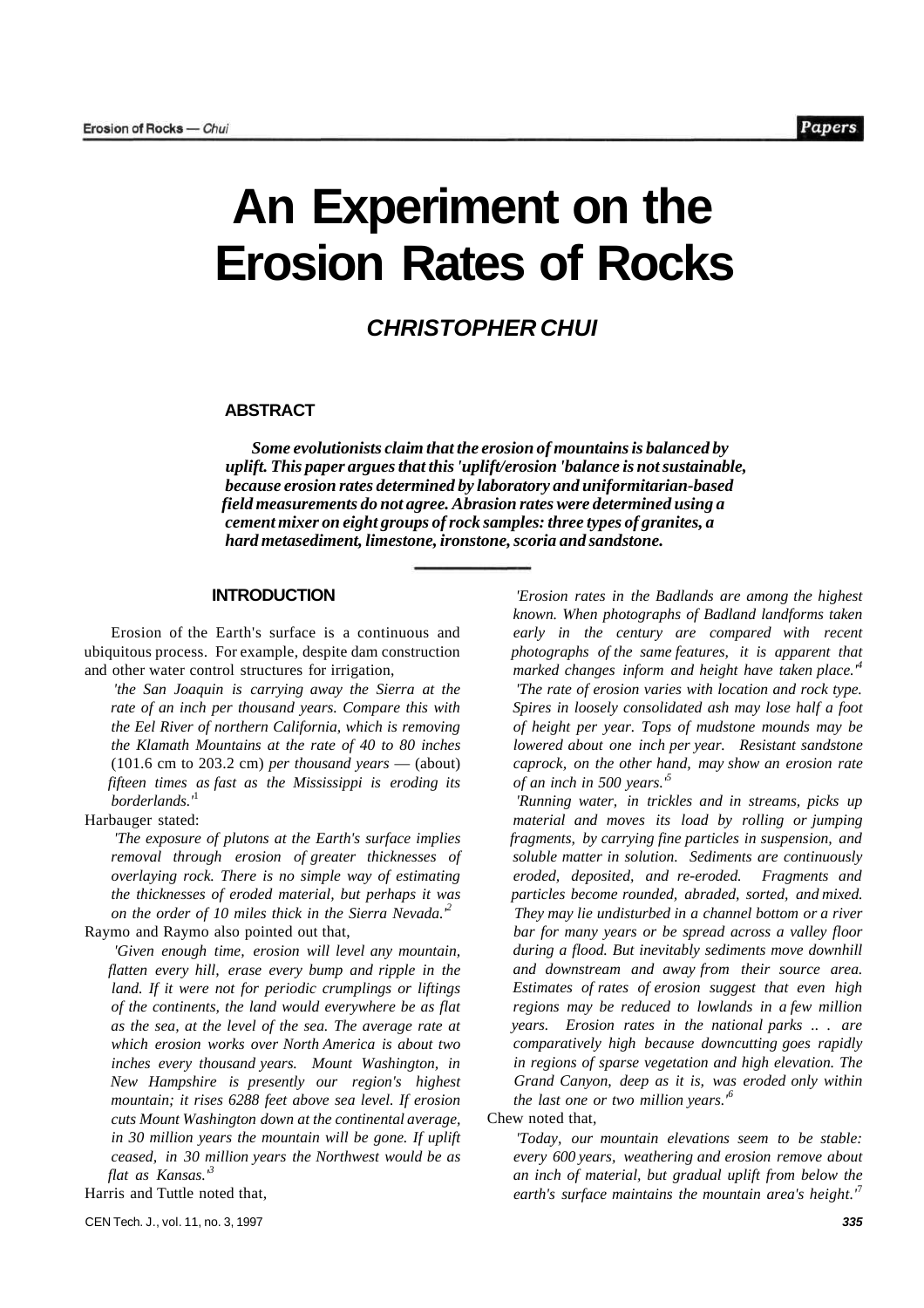## **Papers**

Fiero stated that,

*'No erosion is as important as water. None even challenges its number one ranking. More than thirty cubic miles of water fall on the land area of the Earth every year. Such an annual deluge, pulled downhill by ubiquitous gravitational forces, is an incredibly powerful agent of erosion. However, even with all the effort involved in the turbulent motion of all the from earth heat and erosion by water energy is exact. The equation, uplift equals erosion, is a perfect balance of the dynamic pendulum of Earth processes.'*<sup>8</sup>

Continental surface erosion may be caused by heat or cold, water or ice, rain or storm, wind or tornado. However, these processes, though continuous, are sporadic and localised. The net effect of total erosion over the Earth's land surfaces may be much smaller than that performed by a body of fast running water, namely, in the upper sections of rivers. If erosion of mountains is balanced by continuous uplift of mountains as many evolutionists claim, then most, if not all, upper sections of rivers should also exhibit canyons, which would show evidence of down-cutting by fast running water. For no loss of generality, we assume that most riverbeds are composed of sandstone, ironstone, granites, limestone, and some hard metamorphic rock. With this in view, we set out to measure the rates of erosion/ abrasion of a typical riverbed. Therefore, we selected samples of these rocks to see how long would it take to erode these rocks to sand, silt, or mud.

## **EXPERIMENTAL PROCEDURE**

An experiment was designed to measure the rate of abrasion/erosion of eight rock types, namely, Norco granite, San Bernardino Mountain (SBM) granite, Box Springs (BS) granite, a metasediment commonly called Mexican beach (MB) rock (black metamorphosed mudstone), limestone commonly called white calcite rock, ironstone commonly called California desert (CD) rock, scoria commonly called lava rock (a porous iron-oxide-stained, volcanic rock), and sandstone.

Five pebbles of each rock type were selected, weighed with Sunbeam digital scales, and photographed (Figures 1 to 8). These rocks were then placed into a cement mixer minus internal regular bars, together with some sand and silt, and about two gallons of water and rotated for 8, 16 and 24 hours. The rotation rate was about 1 revolution per 2.5 seconds, equating to a circumference speed of 60 cm/ sec. At the end of eight hours, the water was drained and the samples identified, cleaned, dried and photographed (Figures 9 to 16). The rock samples were dried by sitting outside for eight hours. There was some difficulty identifying some of the pebbles, especially the granites, because many of them looked similar. This was overcome by ranking them in order of size (weight) and assuming that this ranking would be maintained through the various

abrasion stages. These steps were repeated at 16-hour and 24-hour intervals. The 16-hour and the 24-hour products are shown in Figures 17 and 18, respectively.

#### **EXPERIMENTAL RESULTS AND ANALYSES**

raindrops and rivers of earth, the balance between uplift points were plotted using a straight line with its All weights are in grams. Experimental results and analyses are presented in Figures 19 through 26. All data corresponding correlation coefficient. Although some of the data points fit an exponential decay curve better than a straight line, it was found that an exponential decay curve will prolong the time axis by a factor of about 4. It does not alter the main results that show rapid erosion of the rock samples.

> The results of the losses of the Norco granite samples are found in Figure 19. The losses were appreciable because of the irregular nature of the initial granite samples. Exponential decay curve fits will extend the time axes by about four times.

The results of the losses of the San Bernardino Mountain (SBM) granite pebbles are found in Figure 20. The losses were also appreciable because of the irregular nature of these initial granite samples. Exponential decay curve fits will also extend the time axes by about four times.

The results of the losses of the Box Springs (BS) granite samples are found in Figures 21. Exponential decay curve fits will again extend the time axes by about four times. The losses were again appreciable because of the irregular nature of the initial granite samples. After 16 hours, one of the BS granite samples broke into two pieces. And after 24 hours, one of the BS granite samples broke into two pieces again.

The results of the losses of the metasediment (Mexican beach rock) samples are found in Figure 22. The losses were the least of all the rocks used in this experiment because of the rounded nature of the initial samples. Notice also that the larger the sample, the smaller is the resultant abrasion. The metasediment appears to be the hardest of the rock samples. However, it is noted that it still only takes less than 300 hours for them to turn to mud or sand.

The results of the losses of the limestone (white calcite rock) samples are found in Figure 23. The losses were the greatest because of the apparent soft nature of the initial samples. Notice again that the larger the sample, the smaller is the resultant abrasion. Notice that after 16 hours, one of the limestone samples disappeared, and after 24 hours only two of the limestone samples were left.

The results of the losses of the ironstone (California desert rock) samples are found in Figure 24. The losses were greater than those of the granites because of the comparatively softer nature of the initial samples. Notice also the larger the sample, the smaller is the resultant abrasion. Some of the ironstone samples look similar to the lava rock (scoria) samples.

The results of the losses of the scoria (lava rock) samples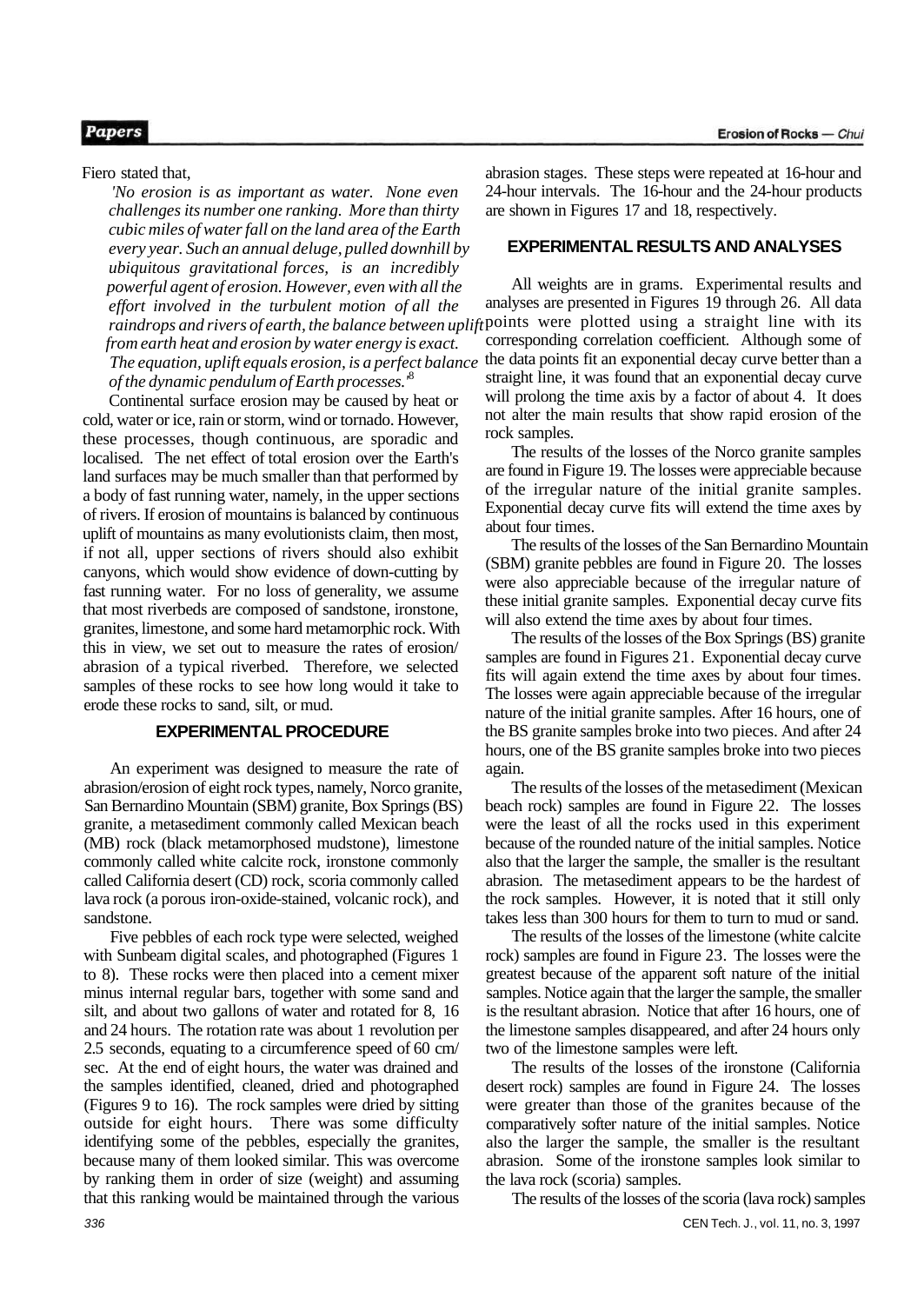#### **INITIAL SAMPLES**





**Figure 1.** Initial Norco granite samples. **Figure 2.** Initial San Bernardino Mountain granite samples.



**Figure 3.** Initial Box Springs granite samples.



**Figure 4.** Initial metasediment (Mexican Beach Rock) samples.



**Figure 6.** Initial ironstone (California desert rock) samples.



**Figure 7.** Initial scoria (lava rock) samples. **Figure 8.** Initial sandstone samples.



**Figure 5.** Initial limestone (white calcite rock) samples.



extend the time axes by about four times. The losses were weathered state (iron-oxide staining). Notice again the greater than those of the granites and the ironstone samples larger the sample, the smaller is the resultant abrasion. Some because of the susceptible nature of the lava samples due scoria samples look similar to the ironstone samples. Note CEN Tech. J., vol. 11, no. 3, 1997 337

are found in Figure 25. Exponential decay curve fits will to their porosity (holes left by gas bubbles) and chemically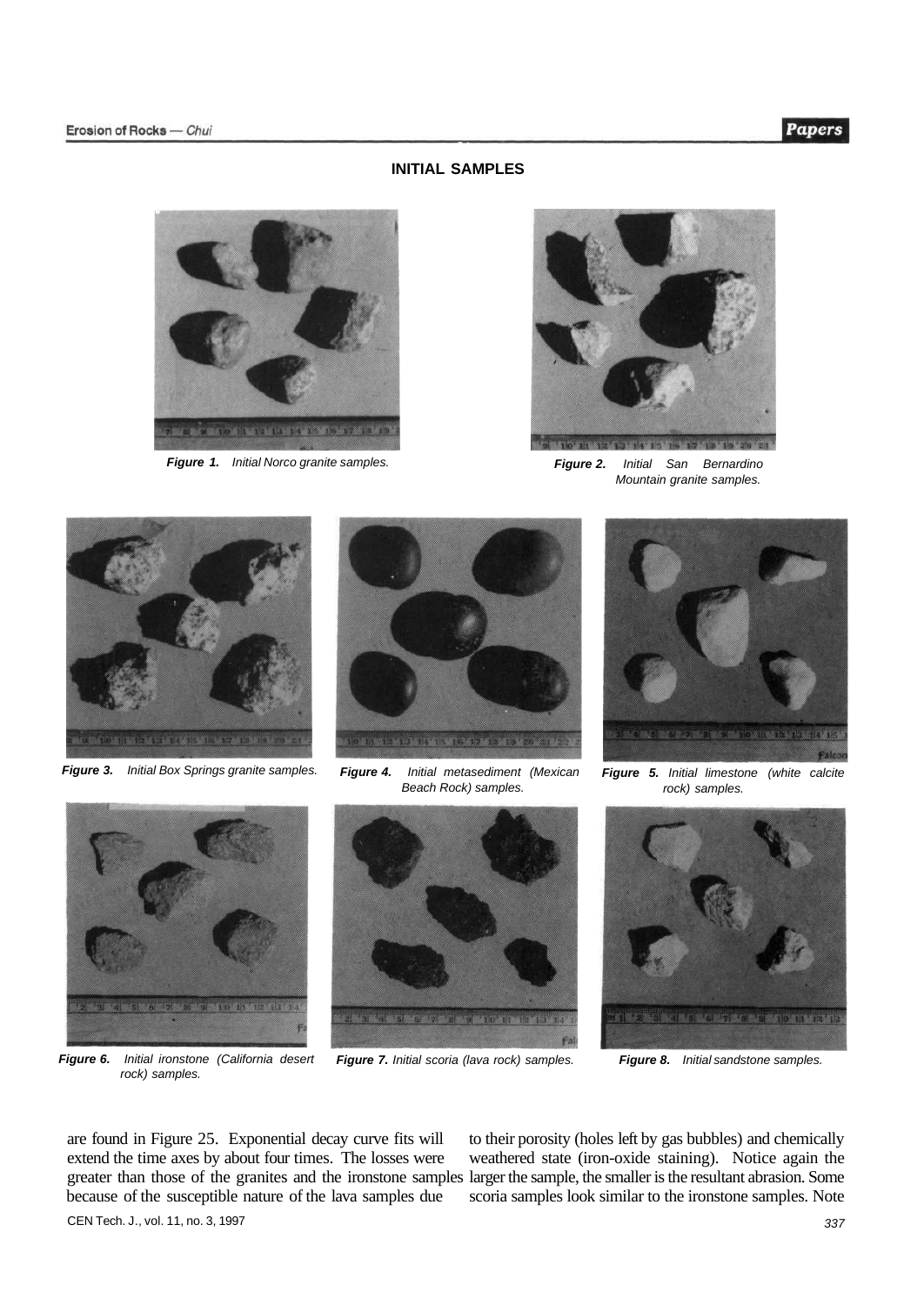## **AFTER EIGHT HOURS OF EROSION**



**Figure 9.** Norco granite samples after 8 hours of erosion.



**Figure 10.** San Bernardino Mountain granite samples after eight hours of erosion.



**Figure 11.** Box Springs granite samples after eight hours of erosion.



**Figure 12.** Metasediment (Mexican Beach Rock) samples after eight hours of erosion.



Figure 13. Limestone (white calcite rock) samples after eight hours of



**Figure 14.** Ironstone (California desert rock) samples after eight hours of erosion.



**Figure** 15. Scoria (lava rock) samples after eight hours of erosion.



**Figure 16.** Sandstone samples after eight hours of erosion.

that one of the scoria samples broke up into two pieces.

The results of the losses of the sandstone samples are found in Figure 26. Exponential decay curve fits will again extend the time axes by about four times. The losses were greater than those of the granites and the ironstone samples because of the apparent softer nature of the sandstone samples. Notice also the larger the sample, the smaller is the resultant abrasion. The sandstone samples are brown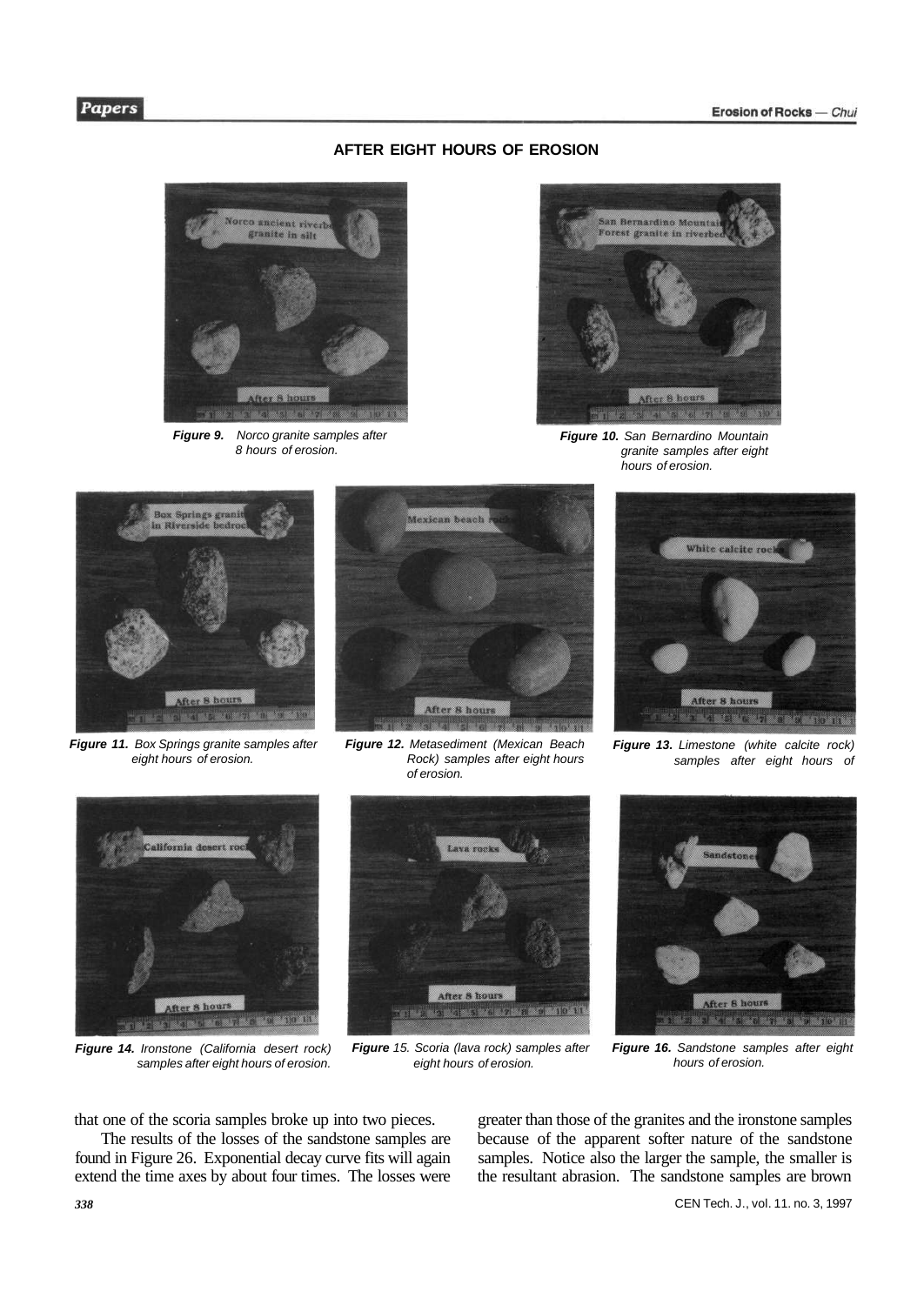

**AFTER 16 HOURS OF EROSION** 

**Figure 17.** Rock samples after 16 hours of erosion.



## **AFTER 24 HOURS OF EROSION**

**Figure 18.** Rock samples after 24 hours of erosion.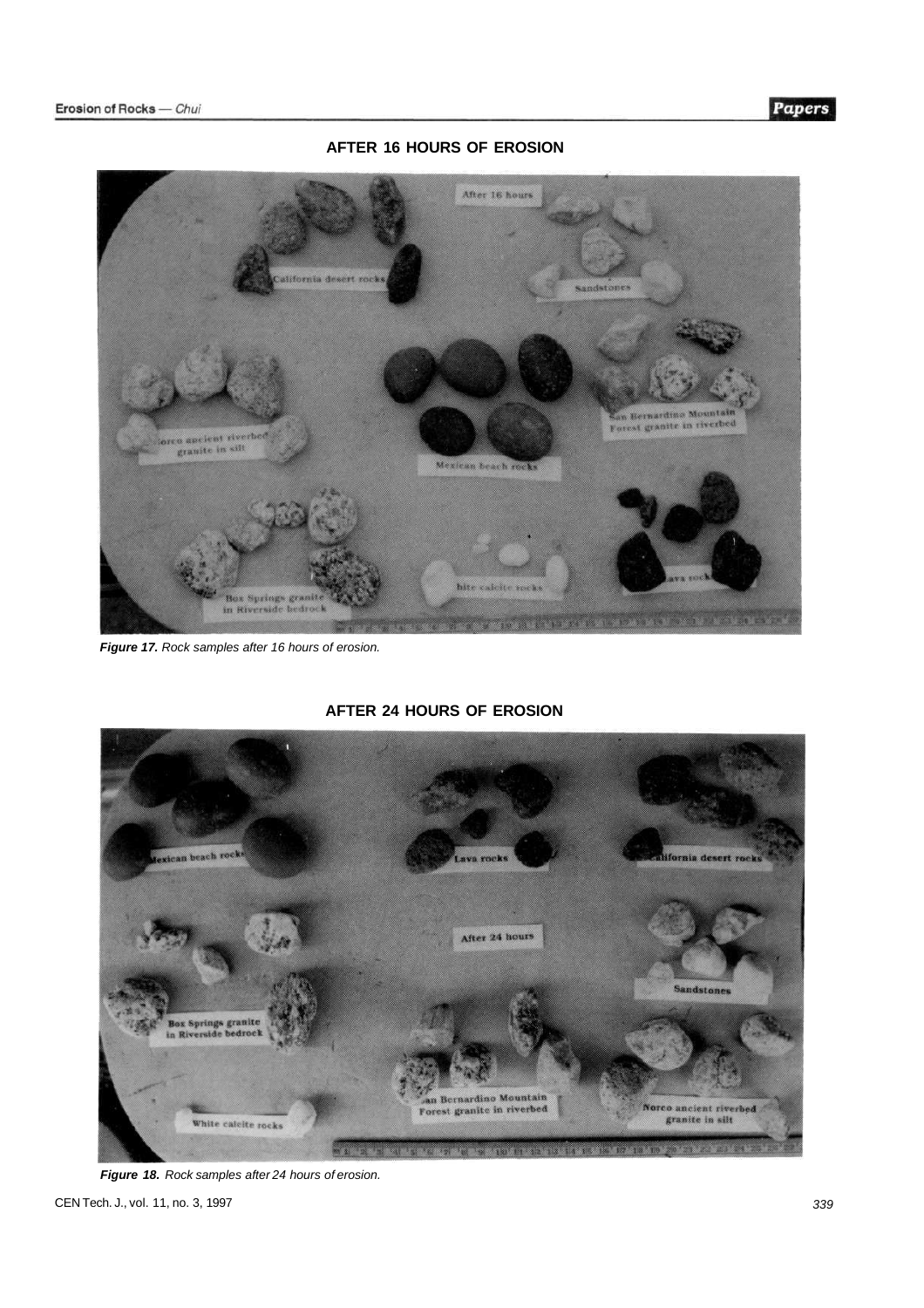

 $y = 36.1 - 0.3625 x$ 

 $r = 0.969363$ 



| $ +$ 5       | $y = 27.5 - 0.3125 x$ | $r = 0.898027$ |
|--------------|-----------------------|----------------|
| $-4$ #4      | $y = 24 - 0.4375 x$   | $r = 0.905206$ |
| $ +$ 3       | $V = 22.5 - 0.3125$ x | $r = 0.898027$ |
| $-4$ #2      | $y = 19.7 - 0.1625 x$ | $r = 0.982708$ |
| $1 - 0 - 11$ | $V = 18.7 - 0.1625$ x | $r = 0.982708$ |

**Figure 19.** Norco granite samples. **Figure 20.** San Bernardino Mountain granite samples.



50 40 Weight (grams) 30 20  $10$ 0 Loss dos comp 300  $\frac{250}{250}$ 60 200 150 80  $\overline{100}$ Time (hours) 50 100 y  $y = 22.2 - 0.1625$  x<br> $y = 26.2 - 0.1625$  x  $r = 0.982708$  $#1$  $#2$  $r = 0.982708$  $y = 26.2 - 0.1625$  x<br> $y = 37.1 - 0.175$  x<br> $y = 42.2 - 0.1625$  x  $\frac{1}{4}$  3<br> $\frac{1}{4}$  4  $r = 0.989949$  $r = 0.982708$  $y = 47.2 - 0.1625$  x  $# 5$  $r = 0.982708$ 

**Figure 21.** Box Springs granite samples.

**Figure 22.** Metasediment (Mexican Beach Rock) samples.

CEN Tech. J., vol. 11, no. 3, 1997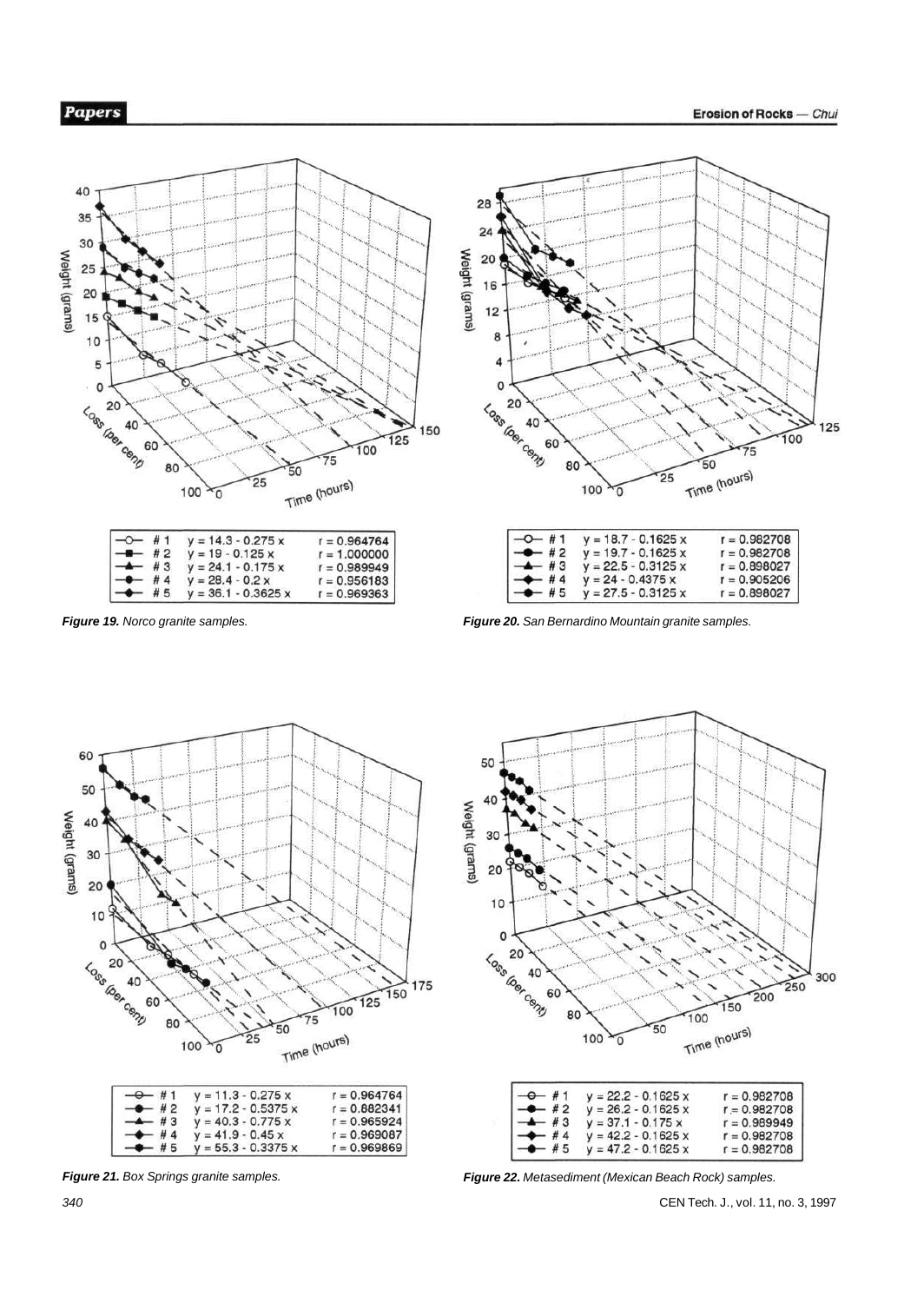



| $-$ <del>0</del> #1 | $y = 10.2 - 0.1625 x$      | $r = 0.982708$ |
|---------------------|----------------------------|----------------|
| $-2$ #2             | $y = 12.2 - 0.225 x$       | $r = 0.976187$ |
| $-4$ #3             | $y = 18.92857 - 0.16964 x$ | $r = 0.995871$ |
| #4                  | $y = 23.3 - 0.3375 x$      | $r = 0.99591$  |
| $-4$ #5             | $y = 29.9 - 0.2x$          | $r = 0.992278$ |

**Figure 23.** Limestone (white calcite rock) samples. **Figure 24.** Ironstone (California desert rock) samples.



 $\overline{c}$  $\mathbf{o}$  $20$ Loss Gost Conn 60  $\frac{1}{40}$  50  $\frac{1}{20}$  30 80 June (hours)  $\overline{10}$ 100 y # 1  $y = 8.8 - 0.2125 x$  $\begin{array}{c} \#2 \\ \#3 \end{array}$  $= 9.7 - 0.1625 x$ ÿ  $y = 9.7 - 0.1625 x$  $y = 13.7 - 0.1625$  x<br> $y = 17.6 - 0.3$  x  $# 4$ <br> $# 5$ **Figure 26.** Sandstone samples.

20 18

16

 $14$ 

 $10$ 

8

6 4

Weight (grams)  $12$ 

**Figure 25.** Scoria (lava rock) samples.

CEN Tech. J., vol. 11, no. 3, 1997

90  $\frac{1}{80}$  $\widetilde{70}$ 

 $\overline{60}$ 

 $r = 0.989778$ 

 $r = 0.982708$ 

 $r = 0.982708$ 

 $r = 0.982708$ 

 $r = 0.979796$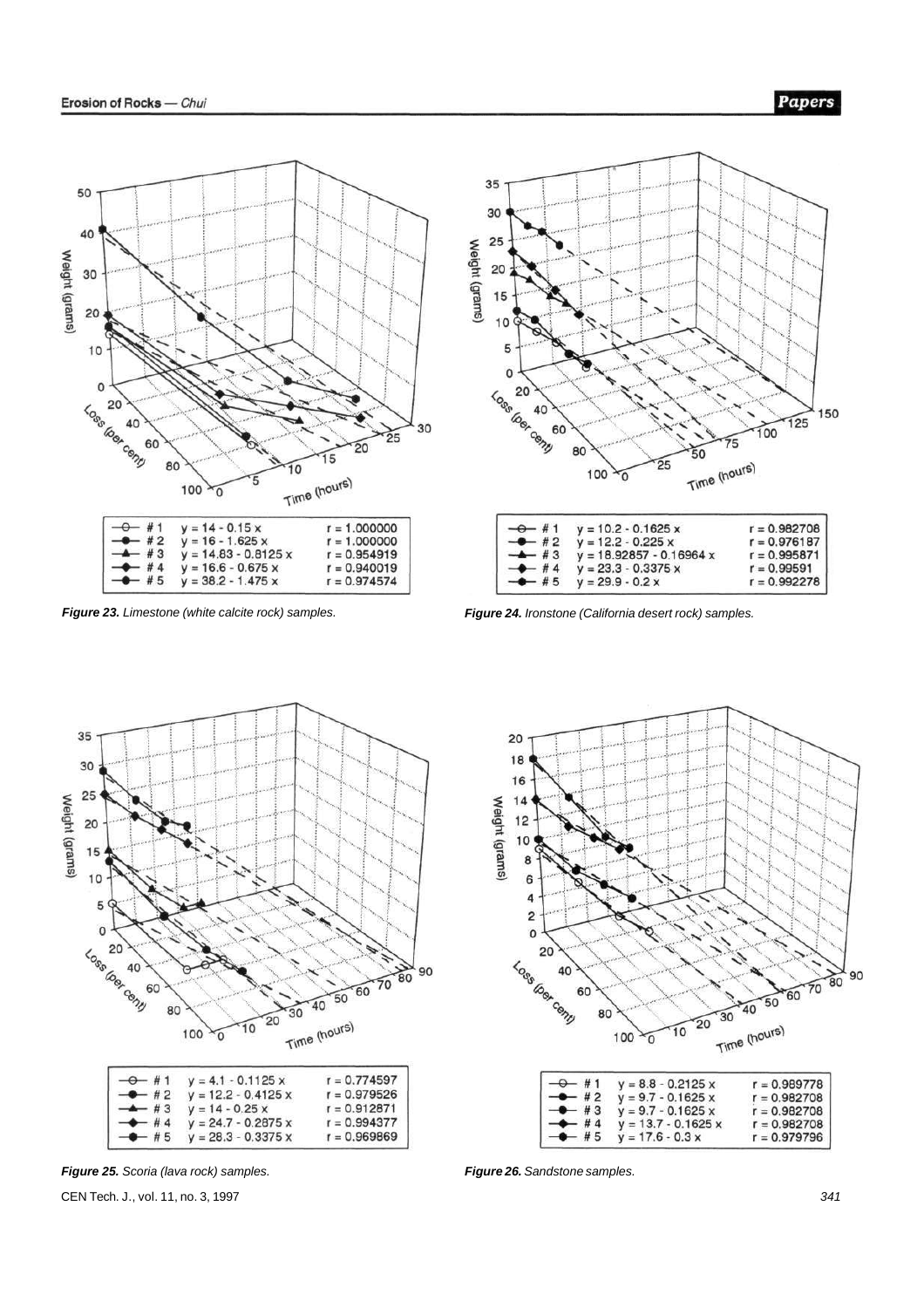irregular rocks of varying hardness, no doubt due to the softer nature of the cement binding the hard quartz sand grains. Their abrasion rates are similar to that of the scoria (lava rock) samples.

#### **DISCUSSION**

It is reasonable to assume that the rock types of typical river beds are similar to those under study in this experiment. It could also be assumed that the rate of abrasion inside the cement mixer is similar to that found in the upper sections of streams and rivers. If so, it may be concluded that the age of streams and rivers must be as young as thousands of years. This assumption is most likely not true to the current natural order due to the fact that the rocks are forced to erode inside the cement mixer, whereas in nature the erosion of rock is due to the velocity of stream action and also the volume and mass of water in the stream. This subject has been studied by many investigators in the field. Some of their work is quoted as follows:

A typical range of stream velocity is about 15 cm/sec (low) to 900 cm/sec (high). $9$ 

Reineck and Singh presented in the book an informative graph relating the average velocity of a stream in cm/sec against the diameter of rock samples in mm.<sup>10</sup> The graph shows the criteria for erosion, transportation, and deposition. Generally speaking, if the pebble sizes are less than 100 mm and the average velocity of a stream is less than 100 cm/sec, then deposition of pebbles dominates. If the pebbles have diameters less than 10 mm and the stream velocity is less than 10 cm/sec, then deposition of pebbles will dominate. If the pebble diameters are about 100 mm, stream velocity must exceed 500 cm/sec for erosion to occur, otherwise only transportation of pebbles will result. Nevertheless, this transportation mechanism will result in the abrasion of the pebbles.

According to Reineck and Singh, transport and therefore erosion only occurs when stream velocity exceeds 100 cm/sec for particle sizes greater than 1 cm in diameter. In this experiment the rock sample diameters ranged from 10 to 50 mm. Therefore, erosion should occur if stream velocity exceeds 100 cm/sec. The cement mixer's rotational speed was earlier determined to be about 60 cm/sec, although due to tumbling the pebble samples travelled at highly variable speeds of about 60 cm/sec. Such a velocity should only result in transportation or deposition of rock samples in the real world. Why does this experiment clearly show such dramatic erosion? The answer lies in the fact that the cement mixer forced erosion to occur, because the rock samples actually abraded each other, together with the sand and mud. Actually, if the rocks in a river bed travel along with the raging stream waters, they will certainly grind against each other. That is why all pebbles in streams are rounded. Furthermore, if the pebbles are small enough, they will disintegrate into sand, silt, and/or mud.

If our assumption is off by a factor of a thousand, then

the average erosion percentage per day in Figures 19 to 26 would be rescaled to the average erosion percentage per three years. If our assumption is off by a factor of 100 thousand, then the average erosion percentage per day would be rescaled to the average erosion percentage per 270 years. Under these more realistic assumptions, the erosion rates are still far greater than what evolutionists have stated. For example, if the rate of loss is 10 per cent per day, then the rock sample will be gone in about 10 days. Extensive curve fitting analyses have been performed to determine the approximate time for the rock samples to disappear as sand, silt, or mud, and these fitted curves are shown on Figures 19-26.

#### **FUTURE EXPERIMENTS**

The accuracy in grams will be improved by obtaining a more precise electronic digital scale. Furthermore, experiments will be designed to investigate linear erosion and transportation of rocks.

#### **CONCLUSIONS**

A simple experiment has revealed that rocks can be abraded/eroded rapidly. This rapid erosion challenges the evolutionists' claim that the erosion of mountains was balanced by the uplifting of the mountains so that the net result is that there is no appreciable rise of the mountains. It has been argued here that this 'uplift balances erosion' scenario is not true, because if it were true, then most, if not all, rivers in the world would form canyons in their upper sections, because erosion rates are so rapid in fast running streams. For example, based on uniformitarian assumptions, part of New Guinea has been shown to have risen from sea level to 3000 m elevation since marine Pliocene sediments were laid down, possibly inferring a rate of rise of 1.5 m/ 1000 years. If river down-cutting works as rapidly as this present erosion experiment has shown, then we would expect to see canyons about 3000 m deep in the upper sections of those New Guinea rivers. The fact is that we do not see canyons of that magnitude in the region. This implies that the uniformitarian assumptions are questionable and/or the time-frame of 2 million years is in error.

#### **ACKNOWLEDGMENTS**

Grateful thanks are given to Ken Au, who kindly provided the cement mixer, and to Jeremy Auldaney, who supplied all samples of granites in three localities. Other rock samples were obtained from local lumber yards. In addition, heartfelt gratitude is extended to Drs Andrew Snelling and Graeme Watmuff who reviewed the original manuscript, and to Dr Snelling and his staff for the encouragement during the preparation and improvement in the quality of this paper.